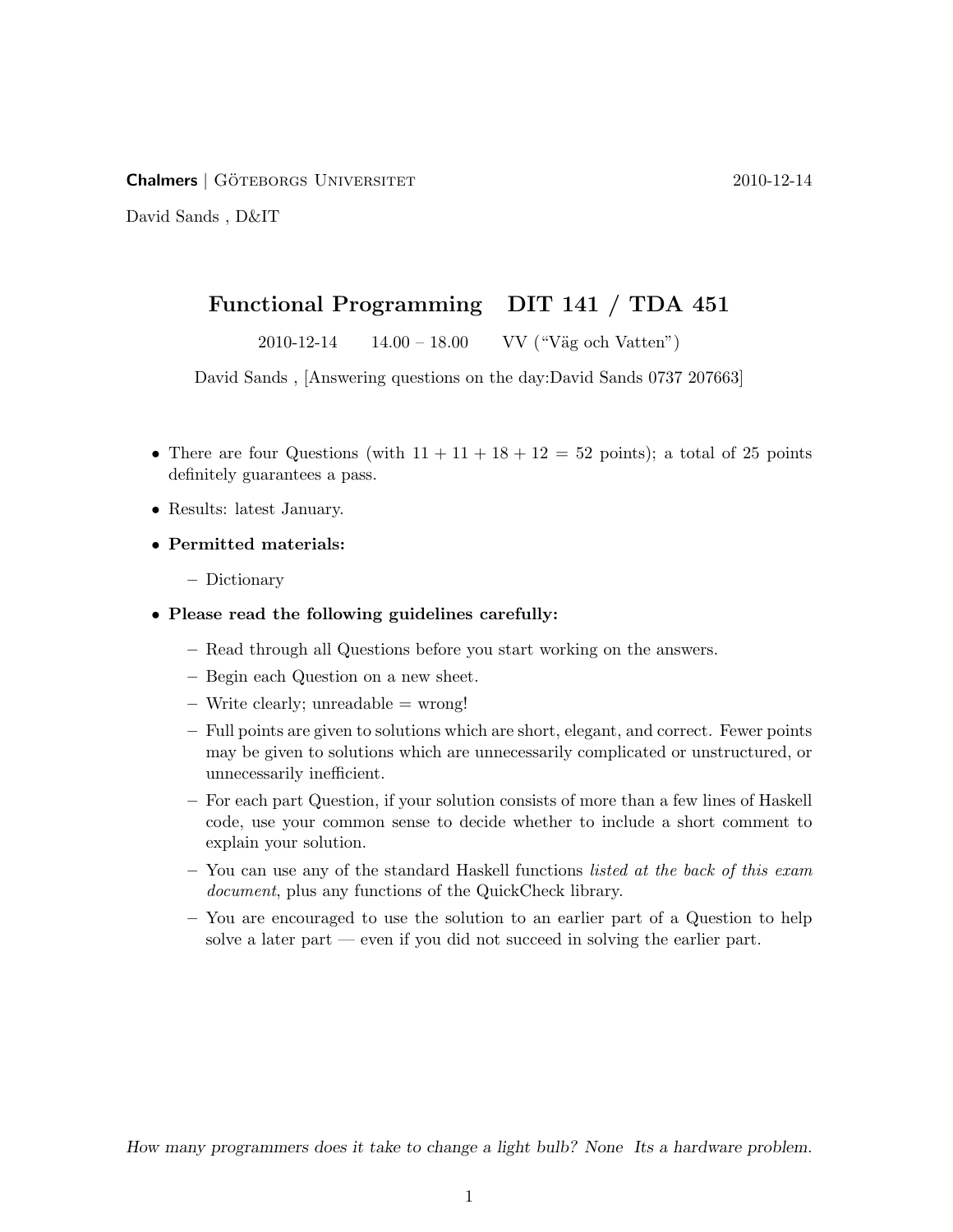Q 1. (a) (2 points) Give the type of the following function:

q1  $[$   $]$   $[$   $]$   $[$   $]$   $[$   $]$   $[$   $]$   $[$   $]$   $[$   $]$   $[$   $]$   $[$   $]$   $[$   $]$   $[$   $]$   $[$   $]$   $[$   $]$   $[$   $]$   $[$   $]$   $[$   $]$   $[$   $]$   $[$   $]$   $[$   $]$   $[$   $]$   $[$   $]$   $[$   $]$   $[$   $]$   $[$   $]$   $[$   $]$   $[$   $]$   $[$   $]$   $[$ q1  $((x:xs):xs)$   $y = [x == y] : q1 xss y$ 

- (b) (3 points) Redefine q1 without using recursion (but you may use any recursive functions defined in the Prelude).
- (c) (2 points) Simplify the following function definition as much as possible:

q1b :: Bool -> Int -> String q1b x y  $|x == False$  = "True"  $\begin{array}{rcl} | & x == True & \& x = \text{true} & \ \text{else} \text{``False''} \\ | & \text{otherwise} & = \text{``True''} \end{array}$ | otherwise

(d) (4 points) Define a function minmax (including its type) which given a non-empty list returns a pair of the smallest and the largest element in the list. Your definition should use a single tail-recursive helper function which computes the pair, and no other recursive functions.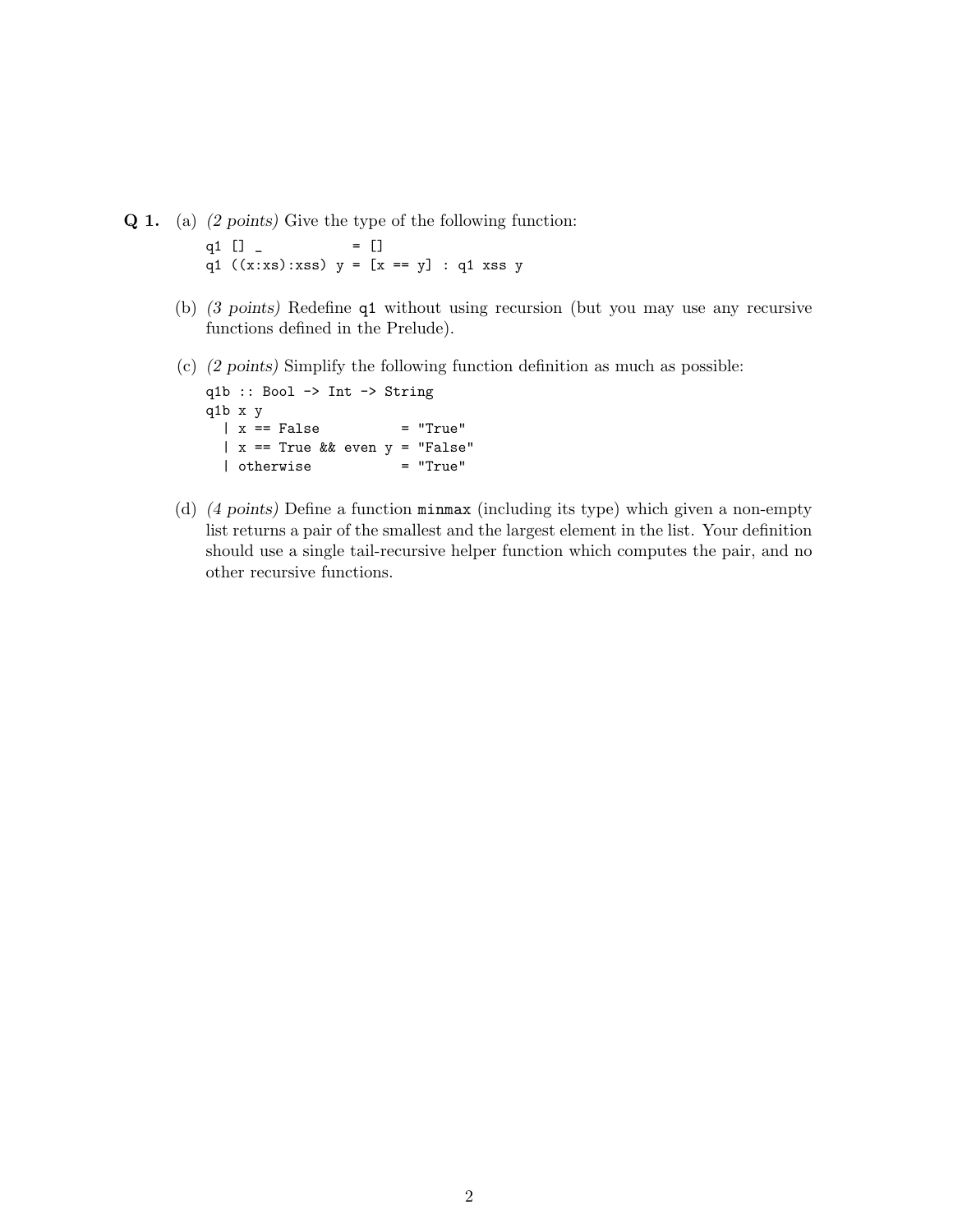Q 2. This question is about representing and writing a type checker for a tiny language of Haskell-like expressions.

The subset of Haskell expressions, Hexp, has expressions of just the following kinds: variables (identifiers) such as  $x$ , y and z, integer literals such as 42 and  $-1$ , boolean literals True and False, equality expressions of the form  $e_1 = e_2$ , and conditionals of the form if  $e_1$  then  $e_2$  else  $e_3$ , where  $e_1$ ,  $e_2$ , and  $e_3$  stand for any Hexp expressions.

- (a) (3 points) Define a datatype to represent the above language of Hexp expressions. You should allow any expressions to be built, not just type correct ones. For simplicity you may assume that variables can be any string.
- (b) (2 points) Give definitions for example1, and example2 which should represent the following two Hexp expressions (one of which is badly typed!):

if x == False then 2 else 3 example1 = Hif (Var "x" 'Heq' HB False) (HI 2) (HI 3)

(c) (6 points) To determine whether a given Hexp expression is type correct we need to know the type of the variables it contains. The following types can be used to represent these things:

data HType = HBool | HInt deriving (Eq,Show) -- the type of an Hexp

Define a function

hType :: TEnv -> Hexp -> Maybe HType

```
For example, hType [("x",HBool)] example1 should give Just HInt but both
hType [("x",HBool)] example2 and hType [("x",HInt)] example2 should give
Nothing.
```
You may decide for yourself what your function does in the case that the type environment does not have types for all variables in the expression.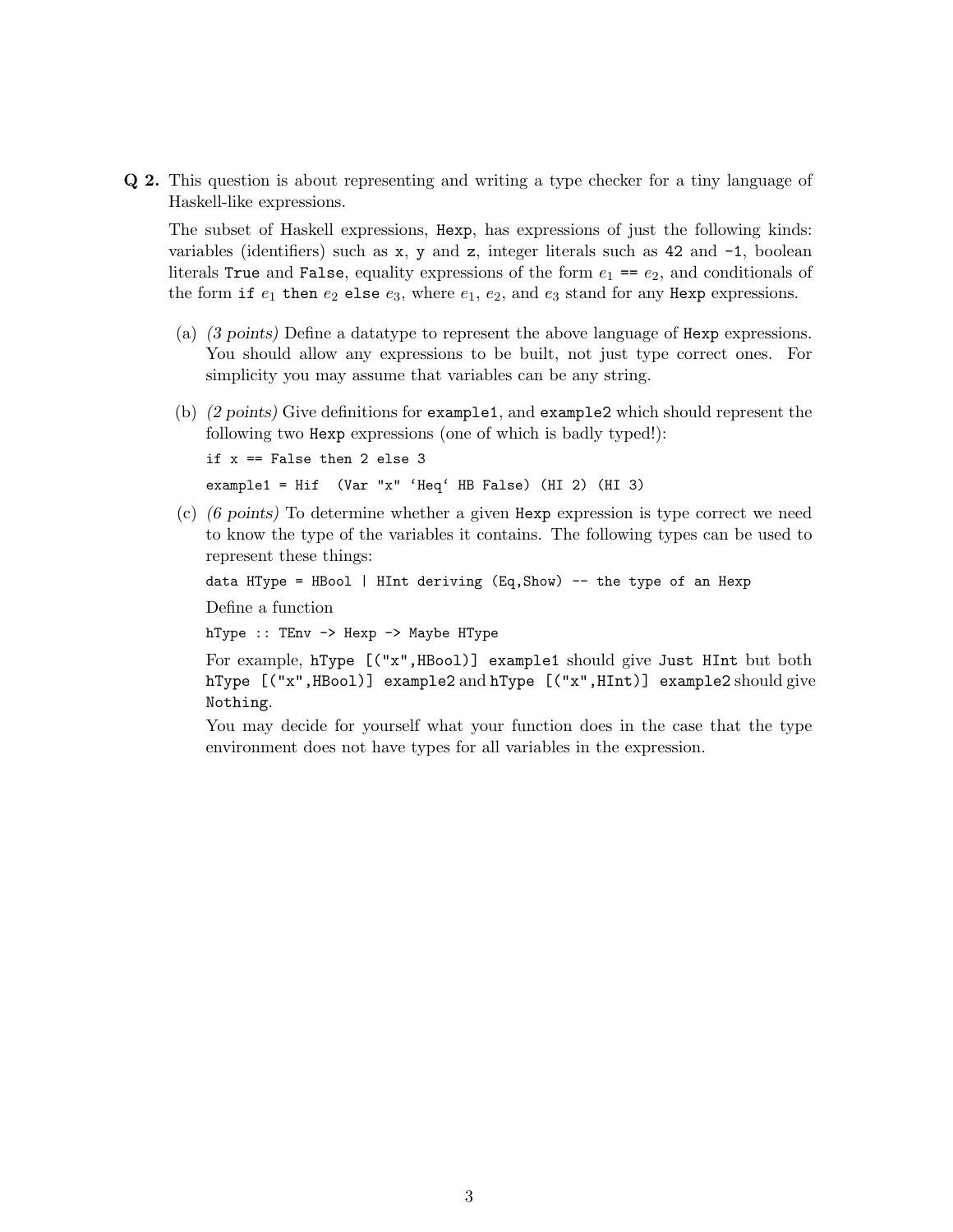$Q$  3. A maze consists of an  $n \times n$  grid in which some squares are black. Here is an example of a 5 x 5 maze:



A maze is represented by its size and a list of the positions of its black squares:

```
type Position = (Int,Int)
type Maze = (Int, [Position])
```
For example the maze above could be represented by

```
maze :: Maze
maze = (5, [(1,2), (1,4), (1,5), (2,2), (3,2), (3,3), (3,5), (4,2), (5,4)])
```
A path through a maze is a sequence of positions of white squares:

```
type Path = [Position]
```
The first position represents the *end* of the path and the last position represents its start. In a path any two consecutive positions are either side-by-side or one above the other. No position can occur more than once in a path.

An example path from the south-east corner  $(5,1)$  to the north-east corner  $(5,5)$  of maze is

path =  $[(5,5), (4,5), (4,4), (4,3), (5,3), (5,2), (5,1)]$ 

This question is about defining a function which can find a path from a given start position to a given end position.

(a) (6 points) Define a function

neighbour :: Maze -> Position -> [Position]

where neighbour m p provides a list of all the white squares which are either to the left or right, or above or below p. For example neighbour maze (4,3) could give  $[(4,4), (5,3)]$ .

(b) (3 points) Define a function

extend :: Maze -> Path -> [Path]

which gives all the possible ways to extend the given set of non-empty paths in the given maze with one square at the beginning. For example extend maze  $[(4,4), (4,3)]$ could give [[(3,4),(4,4),(4,3)],[(4,5),(4,4),(4,3)]]

(c) (6 points) Define a function allpaths :: Maze -> Position -> [Path]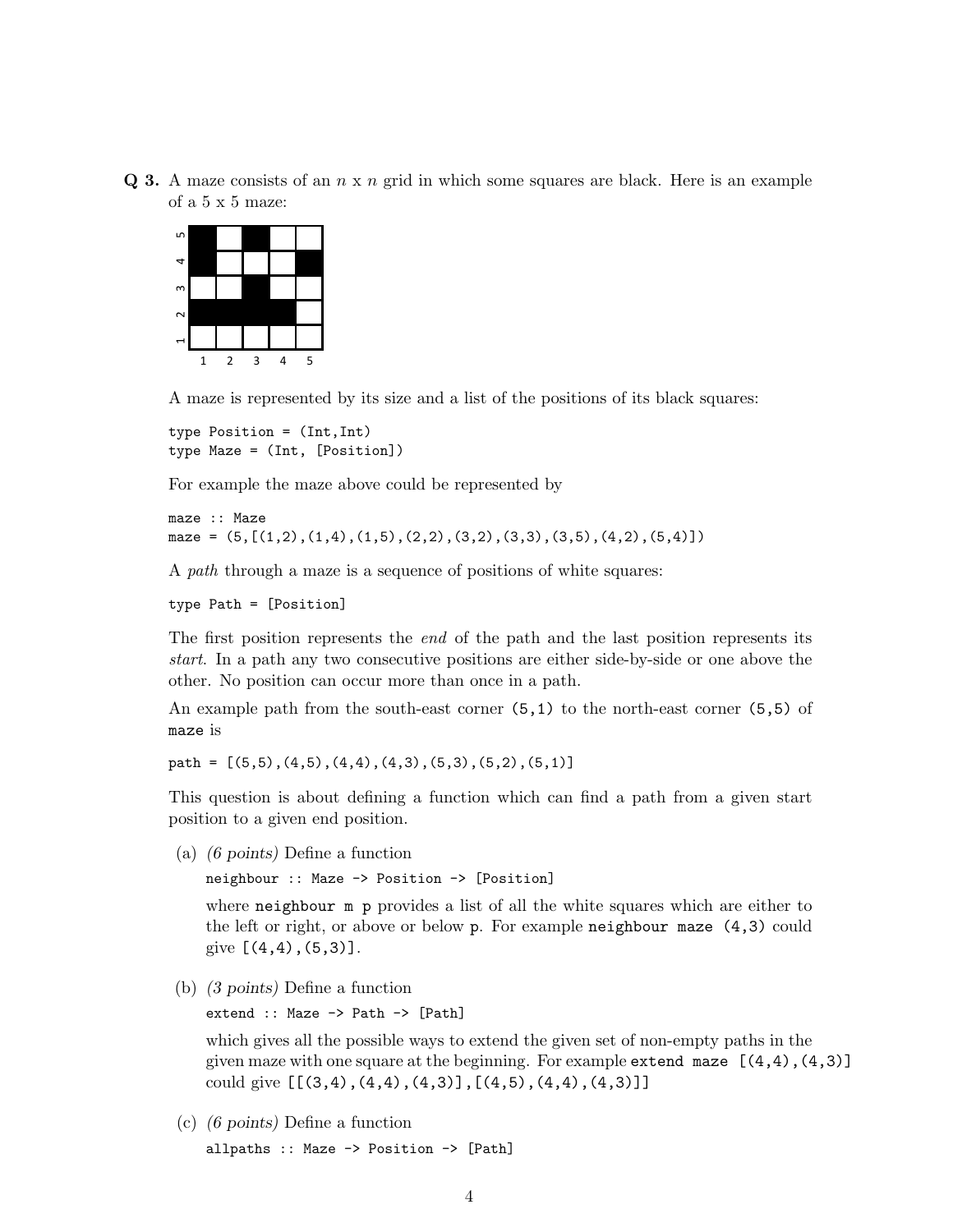which computes the list of all paths in the given maze starting at the given position. Hints: You might consider first defining a recursive function which computes all paths of length  $k$  from a given start position. An alternative approach is to make use of the function iterate.

(d) (3 points) Define a function

fromto :: Maze -> Position -> Position -> [Path] where fromto m p q computes all paths from a start position p to an end position q in a maze m.